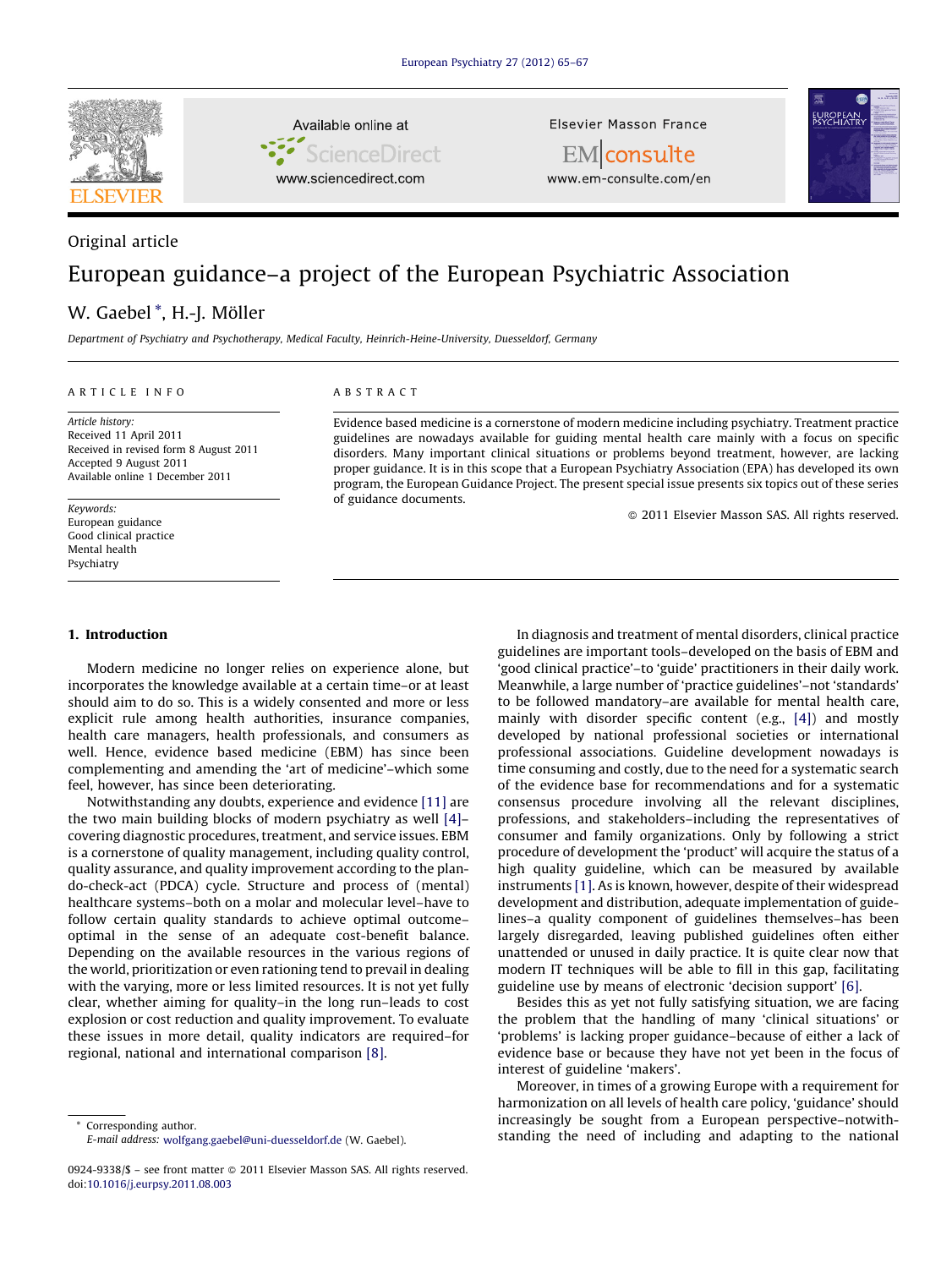<span id="page-1-0"></span>perspectives of the member states. Indeed, it is in this scope that a European institute of guideline development has been suggested [\[9\],](#page-2-0) and it is here where the European Psychiatric Association (EPA) has placed its own program: the 'Guidance Project'.

### 2. Objectives of the European Psychiatric Association (EPA) Guidance Project

The 'mission' of this newly created project on 'EPA guidance' was formulated as 'to improve quality of mental health care in Europe by disseminating written information based on best evidence and psychiatric practice, to facilitating countries learning from each other' in an area where guidelines are presently lacking.

The project objectives were defined as follows:

- to provide information on good clinical practice, using problem solving examples, guidelines, and quality standards of care to European practitioners, national societies and health authorities, and;
- to address health care gaps and give advice on developing respective research questions.

#### 3. Methodological approach and guidance topics

On occasion of the 16th European Congress of Psychiatry in Nice, France, April 5-9, 2008, the EPA 2nd Platform of European Psychiatrists took place, after which the EPA board decided to set up a project on EPA guidance. Accordingly, a Steering Group was appointed (see acknowledgement below) by the board and the EC, further developing the topics, concepts and methodology accompanied by corresponding thematic symposia at the annual EPA congresses.

Resulting from further discussions, as a first step, a questionnaire was developed (asking for proposed topics, the preferred methodology of guidance development, the suggested guidance format, and the wish to participate) and sent out in early 2009 to 35 National Psychiatric Associations in Europe. Replies were received from nine National Psychiatric Associations (Lithuania, Estonia, Switzerland, Ireland, Romania, Serbia, Israel, Slovakia, and Albania). Despite the modest feedback, a clear picture emerged. The ranking of topics was:

- 1. quality of service structures (a);
- 2. clinical experience (b);
- 3. suicide attempts/behaviours (c);
- 4. ethical and legal issues (d);
- 5. prevention (e);
- 6. forensic issues (f);
- 7. conflicts of interest (g).

As the preferred methodological measures we had asked for (evidence search, equal weight on formal and informal consensus procedures) were chosen, and as the preferred publication strategy priority was given to opinion papers/statements published in a supplement of European Psychiatry and being available on the EPA website–not as a textbook. Most associations were interested to actively participate.

Out of the pool of preferred themes for guidance, the Steering Group selected as a first series of documents the topics a, c, e (divided in two documents on illness prevention and health promotion respectively), and g, for which then the respective lead authors took responsibility in recruiting further experts for the guidance documents to be conceptually and methodologically developed, written and jointly edited before publication.

The finally chosen methodological approach included a systematic literature search, but for feasibility reasons the consensus process was restricted to the experts and co-authors of each guidance document. However, during the process of guidance development the documents underwent reviews by the Steering Group, the EPA board and the EPA EC. Repeated meetings of the Steering Group guaranteed that all the lead authors adhered to the consented methodology.

The first series of guidance documents are now published together in the present special issue of European Psychiatry  $[2,3,5,7,12]$ , whereas those on the remaining topics  $(b, d, f)$  will be prepared and published in a second series. A further guidance document on a pharmacological issue 'Position statement of the European Psychiatric Association (EPA) on the value of antidepressants in the treatment of unipolar depression', which has also been developed according to the above described methodology, has been added to this series of EPA guidance documents [\[10\].](#page-2-0)

#### 4. Outlook

It is hoped by the authors that these guidance documents will contribute–along the lines of the EPA guidance project's mission and objectives–to improving the practice of psychiatry in Europe to the best of those who are in need of professional help and support. The continuation of the guidance project addressing further topics has been decided by the EPA board.

#### Disclosure of Interest

W. G. has received symposia support from Janssen-Cilag GmbH, Neuss, Lilly Deutschland GmbH, Bad Homburg, and Servier Deutschland GmbH, Munich. He is a Faculty member of the Lundbeck International Neuroscience Foundation, Denmark. H.-J. M. is/has been a member of the speaker bureau: AstraZeneca, Bristol-Myers Squibb, Eli Lilly, Eisai, GlaxoSmithKline, Janssen Cilag, Lundbeck, Organon, Pfizer, Sanofi Aventis, Sepracor and Servier. He serves/has served as a consultant or on the advisory board: AstraZeneca, Bristol-Myers Squibb, Eli Lilly, GlaxoSmithKline, Janssen Cilag, Lundbeck, Organon, Pfizer, Sepracor, Servier, Wyeth. He personally or his department have received grant/research support from: AstraZeneca, Bristol-Myers Squibb, Eli Lilly, Eisai, GlaxoSmithKline, Janssen Cilag, Lundbeck, Merck, Novartis, Organon, Pfizer, Sanofi-Aventis, Schering-Plough, Schwabe, Sepracor, Servier, Wyeth.

#### Acknowledgement

The Guidance Steering Group in its present composition includes the following experts, to whom the authors are grateful for their continued contribution to the present documents: Mariano Bassi (Professor of Psychiatry, Bologna, Italy), Dinesh Bhugra (Professor of Mental Health and Cultural Diversity, London, UK), George Christodoulou (Professor of Psychiatry, Athens, Greece), Paul Cosyns (Professor of Medical Deontology, Forensic Psychiatry and Psychiatry, Antwerp, Belgium), Wolfgang Gaebel (Professor of Psychiatry, Düsseldorf, Germany), Manuel Gomez-Beneyto (retired Professor of Psychiatry, Valencia, Spain), Cyril Hoeschl (Professor of Psychiatry, Prague, Czech Republic), Hans-Jürgen Möller (Professor of Psychiatry, Munich, Germany), Michael Musalek (Professor of Psychiatry, Vienna, Austria), Danuta Wassermann (Professor of Psychiatry and Suicidology, Stockholm, Sweden) and Zvi Zemishlany (Professor of Psychiatry, Tel Aviv, Israel).

#### References

[1] AGREE collaboration. Appraisal of guidelines for research and evaluation (AGREE) instrument. [Internet]. 2004 [cited 2011 Apr 5]. Available from: [www.agreecollaboration.org.](http://www.agreecollaboration.org/)